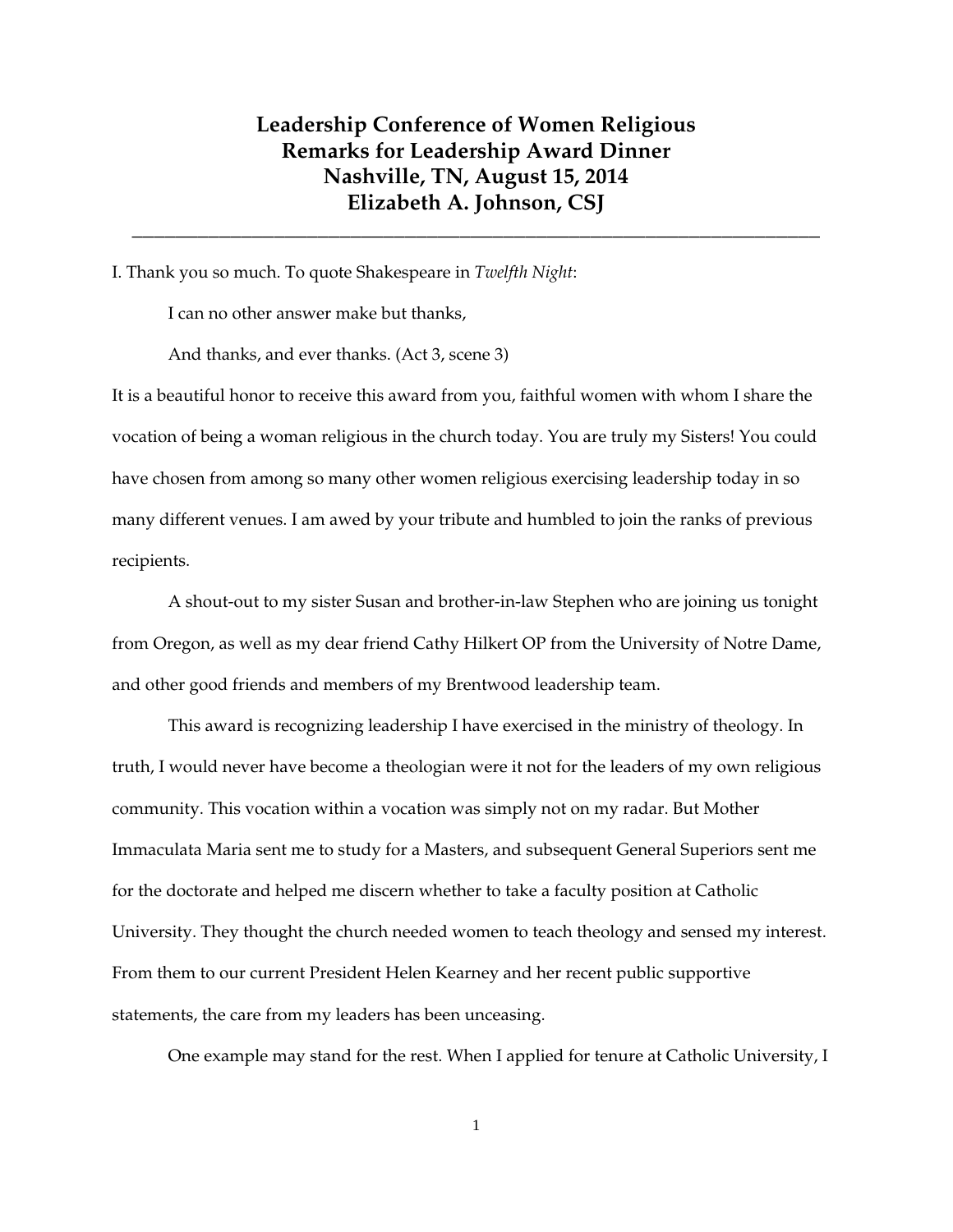received the full positive vote of the faculty. But the outcome was in doubt because some bishops were not happy with an article I had written. I considered resigning my faculty position rather than go on with the arduous process of interrogation. In a letter I keep in my Bible, our General Superior Sister John Raymond McGann advised me to stay the course: "Don't do this if it kills you. But try to find joy in the cross of criticism. Don't strive to be so orthodox and safe that you sell short the ministry of the theologian and lose your way. The real victory is your integrity." And in a PS - "Put more money in your budget for recreation." [I did get tenure].

 Without these women, I would not be standing here. As leaders they imagined and encouraged me into the ministry of theology. Through thick and thin, they channeled the support of the community to me in spiritual and practical ways. Never underestimate your influence as elected leaders.

II. A word about my own work. I find doing theology an interesting, tough, and wondrous ministry in the church. One thousand years ago, Anselm defined theology as "faith seeking understanding." Rooted in the Christian tradition and equipped with scholarly tools, those of us in the theological guild *think* about the meaning of faith and the way it is practiced. The purpose is to shed more light on the gospel, so it can be lived out with deeper understanding and vibrant love of God and neighbor. My scholarship has engaged a variety of subjects, such as language about God, the meaning of Jesus, the communion of saints, and evolution and creation, among others. Whatever the subject, for me teaching, writing, and public lecturing have always been an invitation to students, readers, and listeners to "Come and see," as John's gospel put it (Jn 1:39). Vatican II taught that "The truth cannot impose itself except by virtue of its own truth, as it makes its entrance into the mind at once quietly and with power" (*DH* 1). So come and see, think, raise questions, make connections, learn the tradition, see for yourselves how beautiful the faith is, as a step toward encountering and living out the love of the holy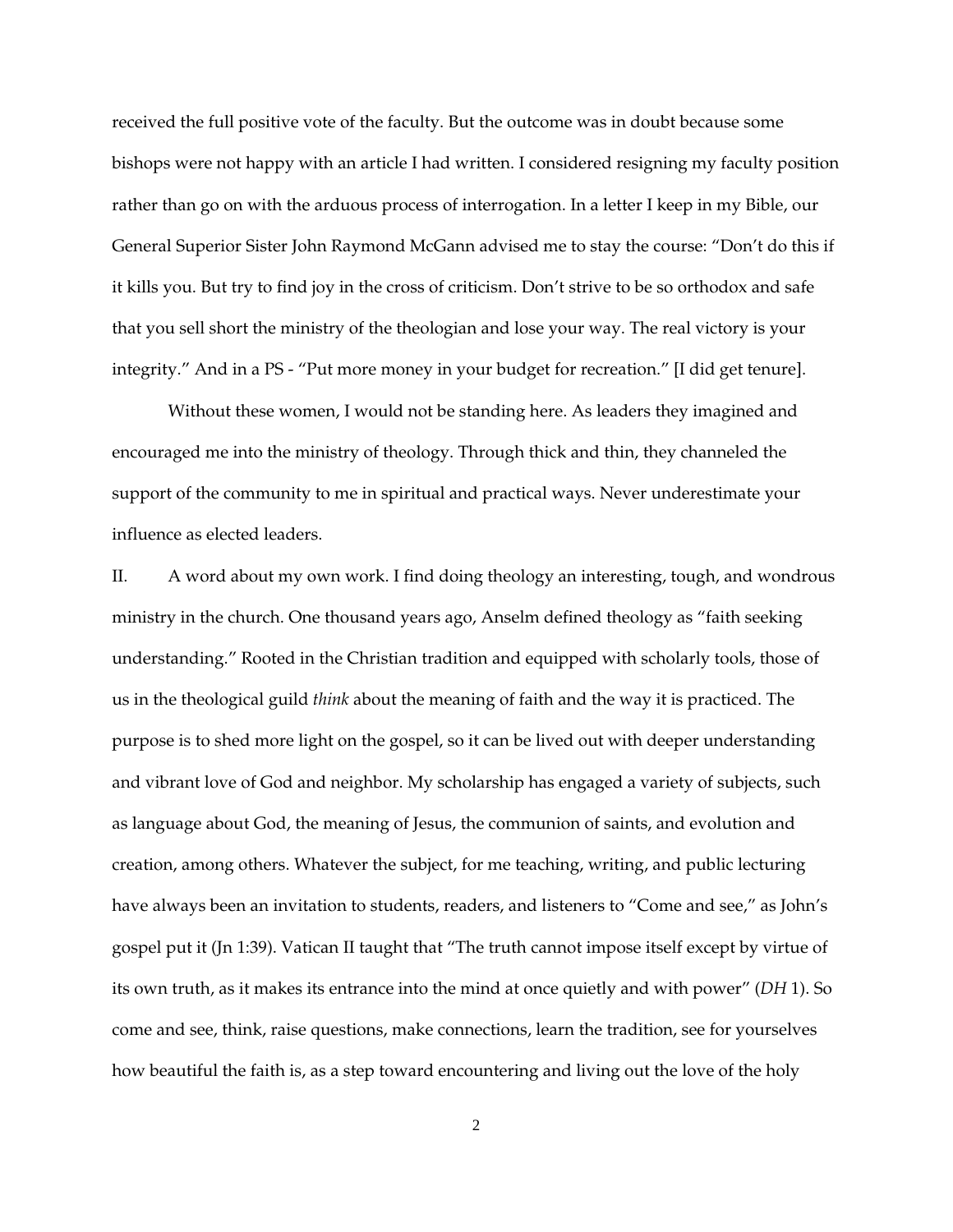mystery of God.

 Every cultural era brings new questions which theologians try to address. Early on one key question arose for me when I realized that all the great thinkers whom I had been exposed to in my studies were men. I loved many of their insights. But where were the women? I was struck by the absence of their critical insights and spiritual wisdom. Inspired by a pioneering generation of American women theologians, I grew committed to bringing women's voices to the table. This does not mean thinking about women all the time. It does mean using the human dignity of women as one lens through which think about other religious and ethical subjects. It means attending to poverty, lack of education, sexual violence, and other injustices that ruin women's lives. It means employing theologically what promotes the flourishing of women in all their diversity.

 The year I received my doctorate and began university teaching, this direction grew stronger when four North American church women were murdered in El Salvador: Ita Ford, Maura Clarke, Dorothy Kazel, and Jean Donovan. Their courage and commitment had a profound impact on me. The spark of their lives has moved me to do theology in like spirit, attentive to the struggles and hopes of those most in need and under threat of violence.

 Clearly, my work engages theology done by men and does so with critical appreciation. But I am convinced that this is not enough for the church of today and tomorrow. The submerged female half of the church, indeed of the human race, is rising, and the faith we pass on to the next generations will be poorer if women's insights are ignored.

 In taking this path, I and today's cohort of women theologians are charting a new path. For centuries the study of theology was reserved for ordained priests as part of the hierarchy's office to teach. One cannot overestimate the impact of Vatican II which opened the doors of theological study to lay persons. While excellent theology continues to be done by ordained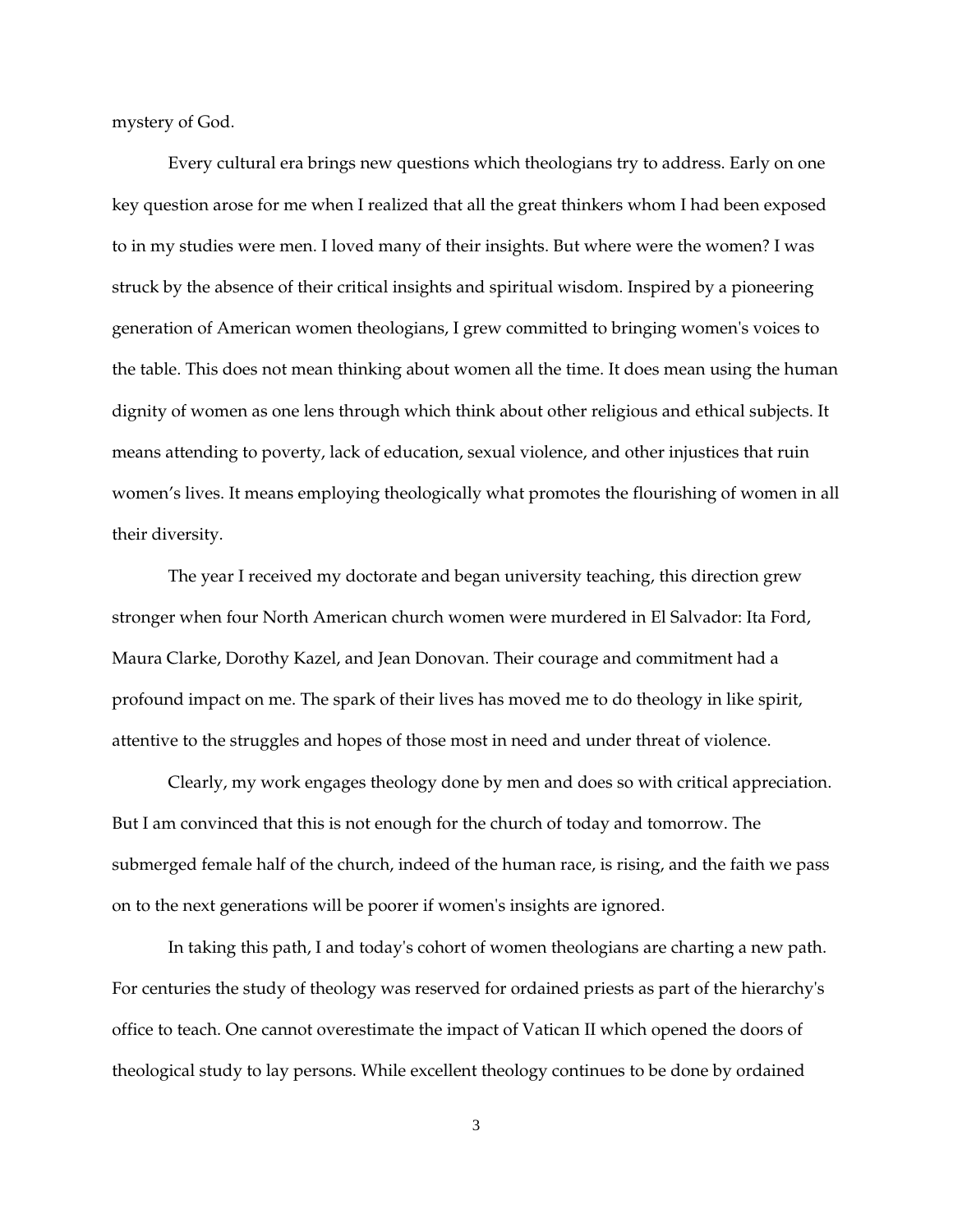priests, all kinds of new questions, methods, and understandings are now blossoming, fed by the experience of the laity, women and men alike. I take this leadership award to be in part a recognition of this seismic development. With gratitude I accept it as also paying tribute to women who do theology in this vein and to men whose work has an eye for inclusive justice. III. Normally I would stop here. But it would be disingenuous to ignore the criticism from the Congregation for the Doctrine of the Faith directed at the LCWR for giving me this award. Note that I would not be speaking about this if Cardinal Gerhard Mueller had not made his remarks public. The CDF sees this award as an insult to the U.S. Bishops whose Committee on Doctrine criticized my book *Quest for the Living God*. From Cardinal Mueller's statement it appears that neither he nor the staff advising him read the book or my written response to the concerns raised, but rather channeled the U.S. committee's judgment.

 Yes, *Quest* was criticized, but to this day no one - not myself, nor the theological community, nor the media, nor the general public - knows what doctrinal issue is at stake. Despite my efforts to give and get clarification, none was forthcoming; the face-to-face conversation I sought never came about. It seems the committee reduced the rich Catholic tradition to a set of neo-scholastic theses as narrow as baby ribbon, and then criticized the book for not being in accord with them. But as Richard Gaillardetz said in this year's presidential address to the Catholic Theological Society of America, the committee's assessment of *Quest* is itself theologically flawed. Indeed, the committee's statement raises a multitude of issues in a confused way. It criticizes positions I take that are in accord with the *Catechism of the Catholic Church.* In several instances it reports the opposite of what the book actually says, in order to find fault. I am responsible for what I have written, but not for what I have not said and do not think. In my judgment such carelessness with the truth is unworthy of the teaching office of bishop.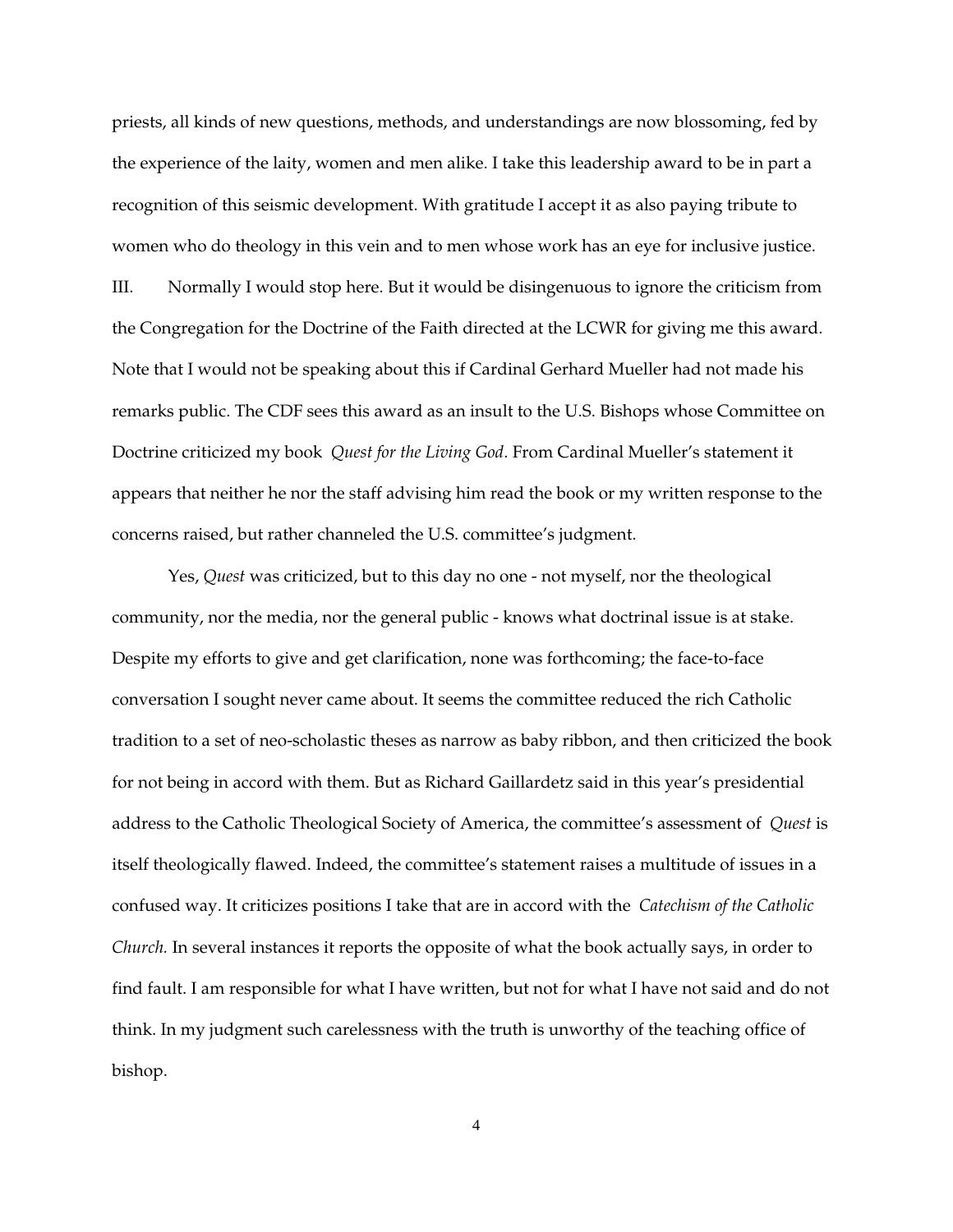Cardinal Dolan of New York told me that the reason my book was singled out was because of its influence. And in truth, despite the committee's criticism, thousands of messages poured in from people who had found *Quest* a help in their own journey of faith. Sales went through the roof (my community is grateful for the royalties!). Translations into European and Asian languages continue to be made; currently German is underway. I simply hoped that the book would serve this wider readership with insights into the living God, abounding in kindness in the midst of our suffering world.

 But now again my little God book and its author come under fire for supposedly serious yet still unclarified errors. What is going on here? To borrow Phyllis Trible's words from her study of Eve and Adam, let a female speculate. It appears to me that a negative reaction to works of theology that think in new terms about burning issues has become almost automatic in some quarters. A judgment made somewhere that "this is harmful" gets picked up, amplified, taken for granted, and repeated. The adverse reaction becomes institutionalized. Reasons are murky, but a negative miasma colors the atmosphere whenever the subject comes up.

 This kind of institutionalized negativity sheds some light on how critique of my book and criticism of LCWR are intertwined. For the doctrinal investigation of LCWR gives evidence of a similar generalized negative pattern that has been a-building over recent decades. While reluctant to examine the context in scholarship and in life of statements made at LCWR Assemblies, the investigation's statements express more of a vague overall dissatisfaction or mistrust on certain topics. Judgments are rendered in a way that cannot be satisfactorily addressed. In the absence of careful analysis, negativity spreads. Both of us are caught in an adverse situation not of our own making.

 Through careful discernment the LCWR has forged a response which is publicly modeling a different form of leadership. To a polarized church and a world racked by violence,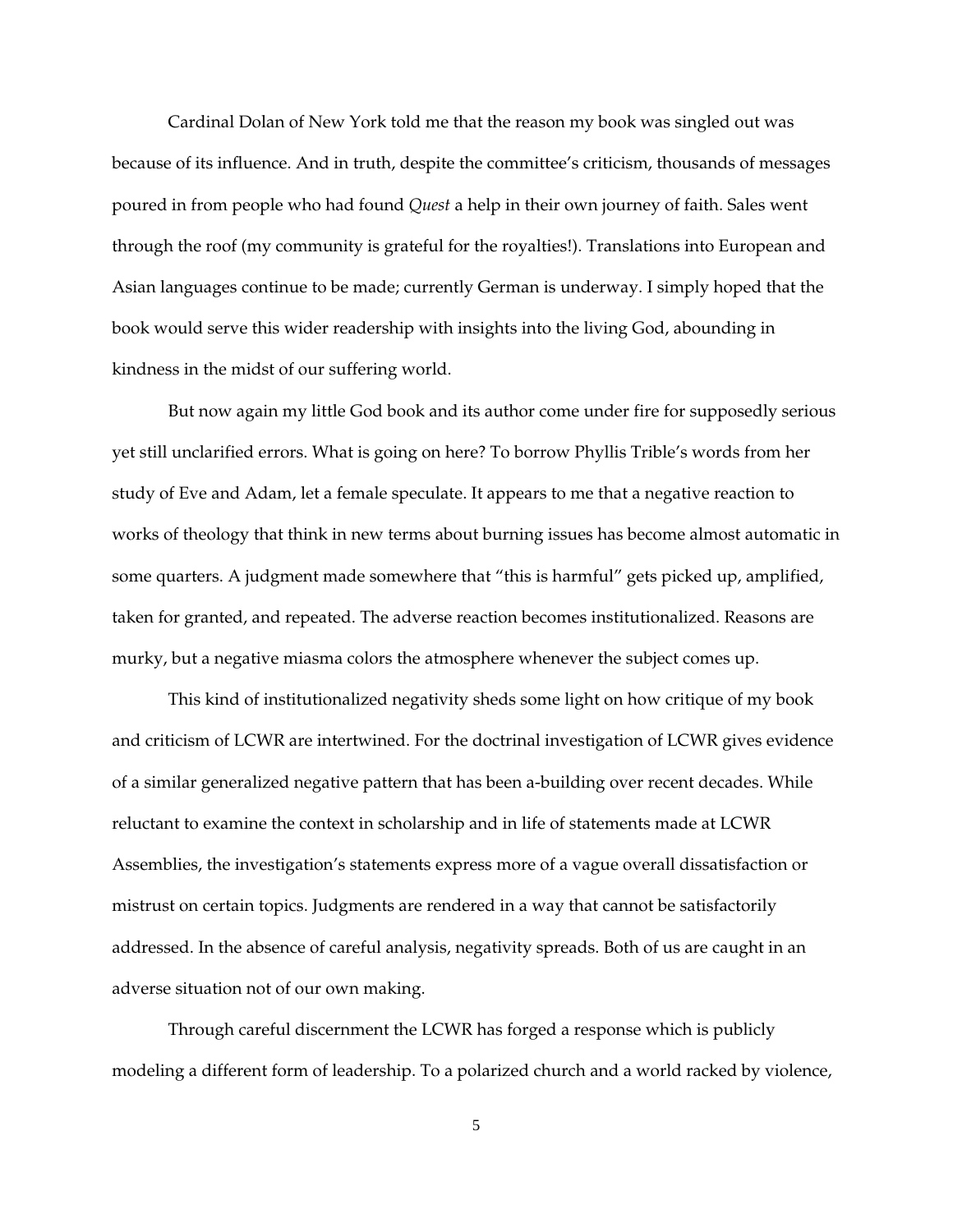your willingness to stay at the table seeking reconciliation through truthful, courageous conversation has given powerful witness. This is costly. The LCWR is experiencing the truth of Clerissac's adage, "It is easy to suffer for the church; the difficult thing is to suffer at the hands of the church." Nevertheless, under duress, you persist, giving honest, firm voice to your wisdom gained by years of mystical and prophetic living, as Pat Farrell said last year. What a grace for our time.

IV. What is going on here? Let this female speculate further by placing three frameworks around this situation, which will show that major forces are at work.

 1. An historical framework: I could point to the centuries-long tension between religious orders and the hierarchy. This is not to say that some religious and some bishops do not work fabulously well together. But a strain perdures between a prophetic charism that seeks radical living of the gospel and an administrative charism focused on order. Stories of conflict between mother superiors and some bishops worldwide provide multiple examples; Australian Mother Mary MacKillop, first excommunicated and now canonized, is perhaps the clearest. Historians are already writing about the critique of the LCWR as yet another chapter of this historic tension.

 2, A sociological framework: I could engage in a gendered analysis of power. The church did not start out this way, but as an institution it has evolved a patriarchal structure where authority is exercised in top-down fashion, and where obedience and loyalty to the system are the greatest virtues. Never before in the history of the church has there been such a cadre of educated women carrying forward the mission of the gospel as is now represented by the LCWR. In this framework the current CDF investigation appears to be an effort by certain ruling men to control committed, competent women whose corporate religious discernment makes them adult believers of conscience, silent and invisible no longer.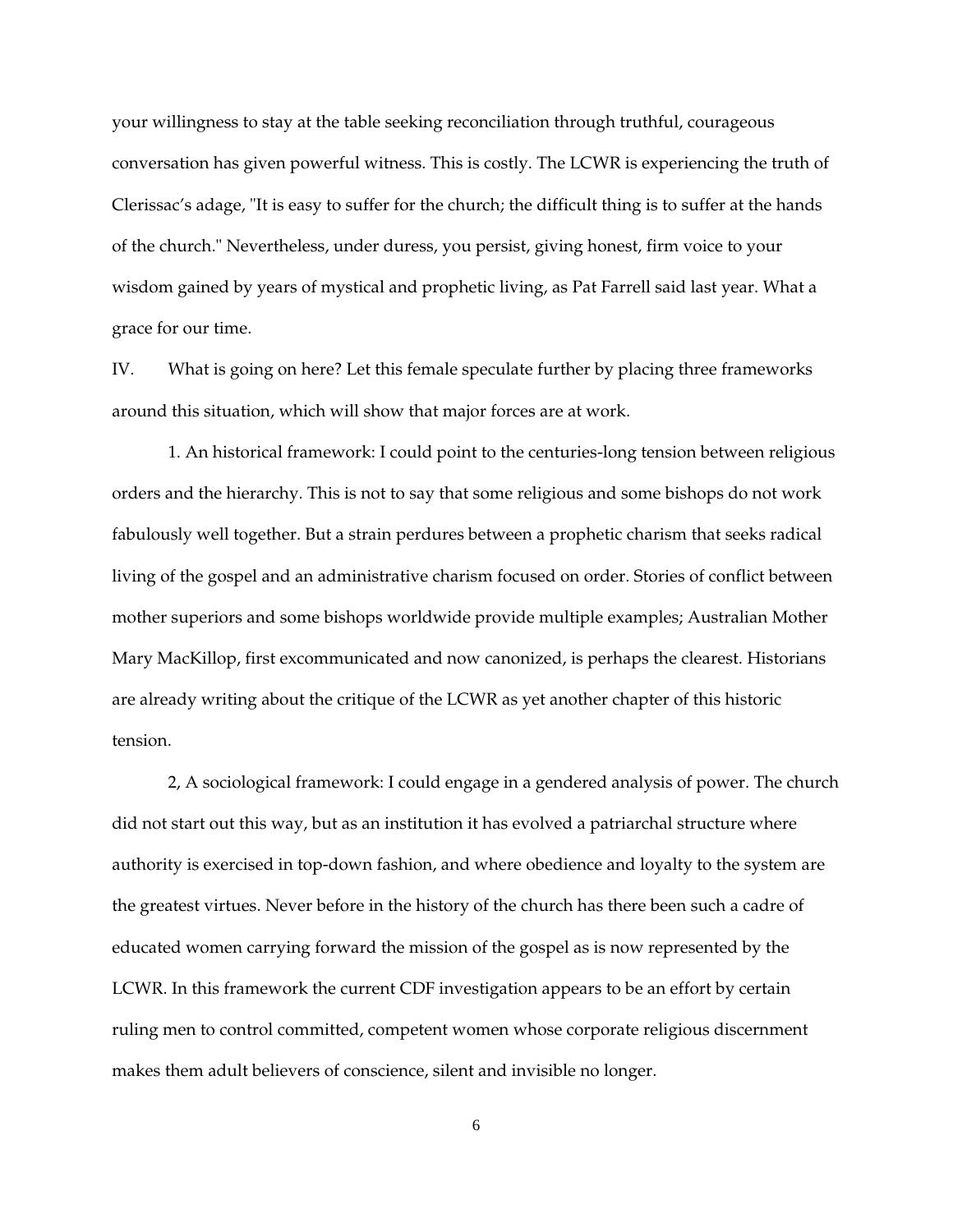3. An ecclesiological framework: I could focus on the differing embrace of renewal in the post-Vatican II church. Implementing council's mandate, women religious vigorously renewed their lives in accord with the gospel and the spirit of their founders. Consequently they moved toward the periphery, away from a cramped ecclesiastical center which Pope Francis calls "unhealthy from being confined and from clinging to its own security" (*Evangelii Gaudium* 49). Certainly the LCWR and the Sisters they lead are far from perfect. But they've got the "smell of the sheep" on them, embodying a church "that knows how to open her arms and welcome everyone." Like a "field hospital for the wounded," they have stood in solidarity with the poor, immigrants, battered women, LGBTQ persons, and even the wounded earth itself. To my knowledge, a similarly vigorous process of post-conciliar renewal has not taken place at the Congregation for the Doctrine of the Faith, a particular curial office at the center. It has become common knowledge that Pope Francis was elected with a mandate to reform the Curia. This mandate, of course, includes the CDF. Until such reform happens, criticism is almost inevitable because the different pace of renewal has resulted in different ways of being church.

V. Finally, Let me dream of one more framework that might yet take shape, namely, reconciled diversity so we can collaborate mutually for the good of the world that God so loves. As Pope Francis wrote, conflict does arise but it can become "a link in the chain of a new process." This can only happen if people have peacemaking hearts, and are willing to go below the surface to see others in their deepest dignity (*EG* 227-228).

 Gustavo Gutierrez has expressed his admiration for Gerhard Mueller, citing how this student of his worked many summers among the poorest of the poor in Peru. Can the LCWR's evident commitment to the poor become a common ground for mutual understanding? To this day it extends a hand in friendship, seeking communion with the CDF in solidarity with the marginalized of this world. Perhaps Cardinal Mueller can extend a hand of friendship back to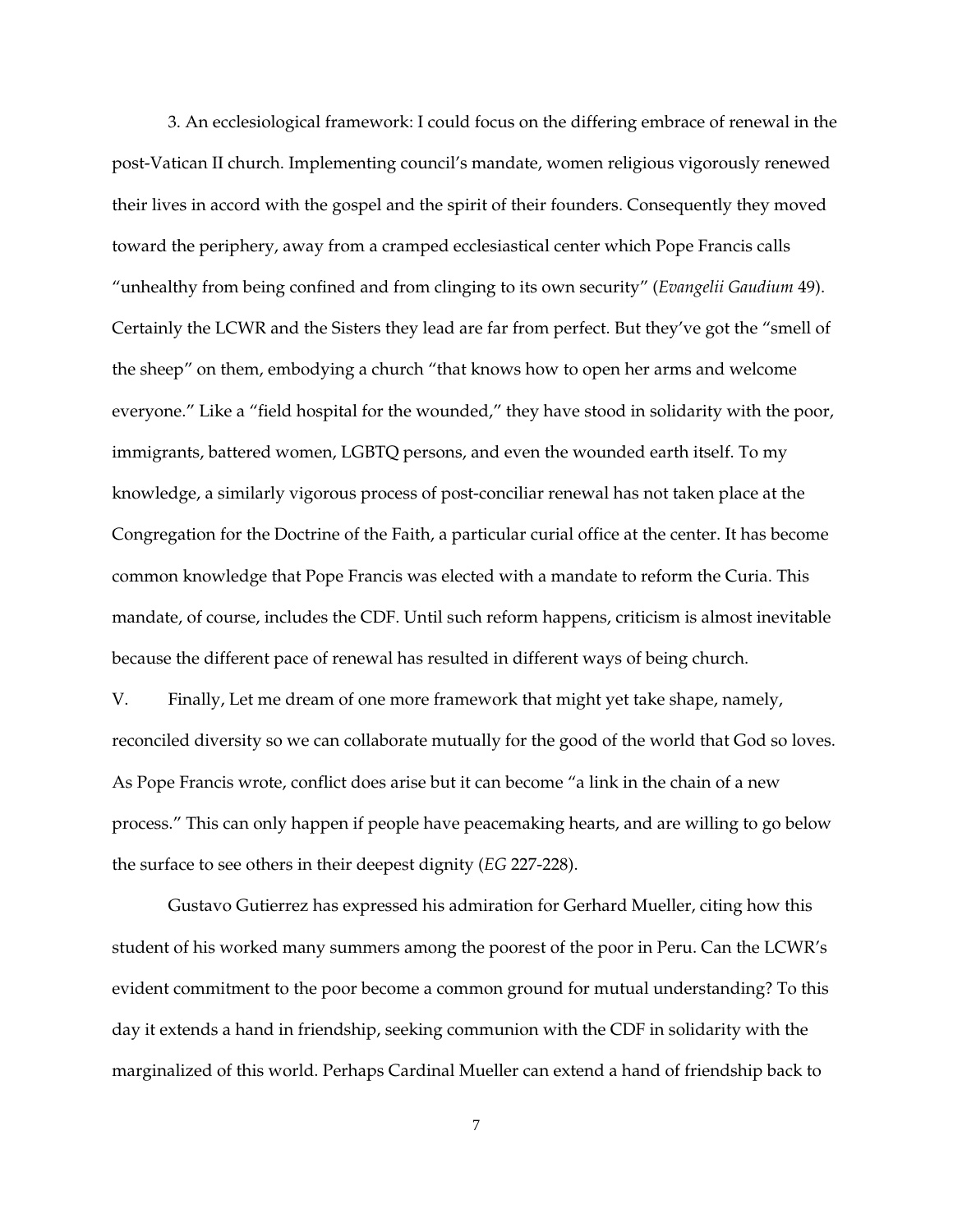American women religious, who at first may seem as strange to him as were the Peruvian poor but who are also God's beloved people. It would be a blessing for the church if he could find a creative way to bring this investigation to an end in a productive manner. When the needs of the suffering world are so vast; when the moral authority of the hierarchy is hemorrhaging due to financial scandals and to many bishops' horrific dereliction of duty in covering up sexual abuse of children, a cover-up which continues in some quarters to this day; when thousands are drifting away from the church; when the liberating gospel of God's abounding kindness needs to be heard and enacted everywhere: the waste of time and energy on this investigation is unconscionable. Wouldn't it be great if we could be partners, not adversaries, for the good of the church and the world.

VI. To conclude: In reading the remarks of previous award recipients, I noticed the custom of ending on a note of inspiration. Instead of a poem or a prayer, I offer you an image, found at your table. I snapped this photograph on a street in Cape Town, South Africa, on August 2, 1987. The South African Catholic Bishops Conference had invited me to be the presenter at their annual Winter School, updating priests and bishops on matters of christology. The photo's context is political: the wretched system of apartheid was in effect; Nelson Mandela was still in prison; the government had declared a state of emergency; troops patrolled the streets; danger was in the air. Supporting the violent status quo, an unknown hand, no doubt white, had used thick black paint to scrawl this graffiti: HANG MANDELA! But wait - someone else, probably with a darker hand, had come along and penciled the word 'on' between the two painted words. This completely subverts the message! To see the resilience of the human spirit under threat of harm (the pencil writer could have been arrested), to watch how an imaginative person turned a curse into a blessing - this has humbled, delighted, and inspired me ever since. I keep this photo on my desk at Fordham university, and use it to encourage students who hit a rough